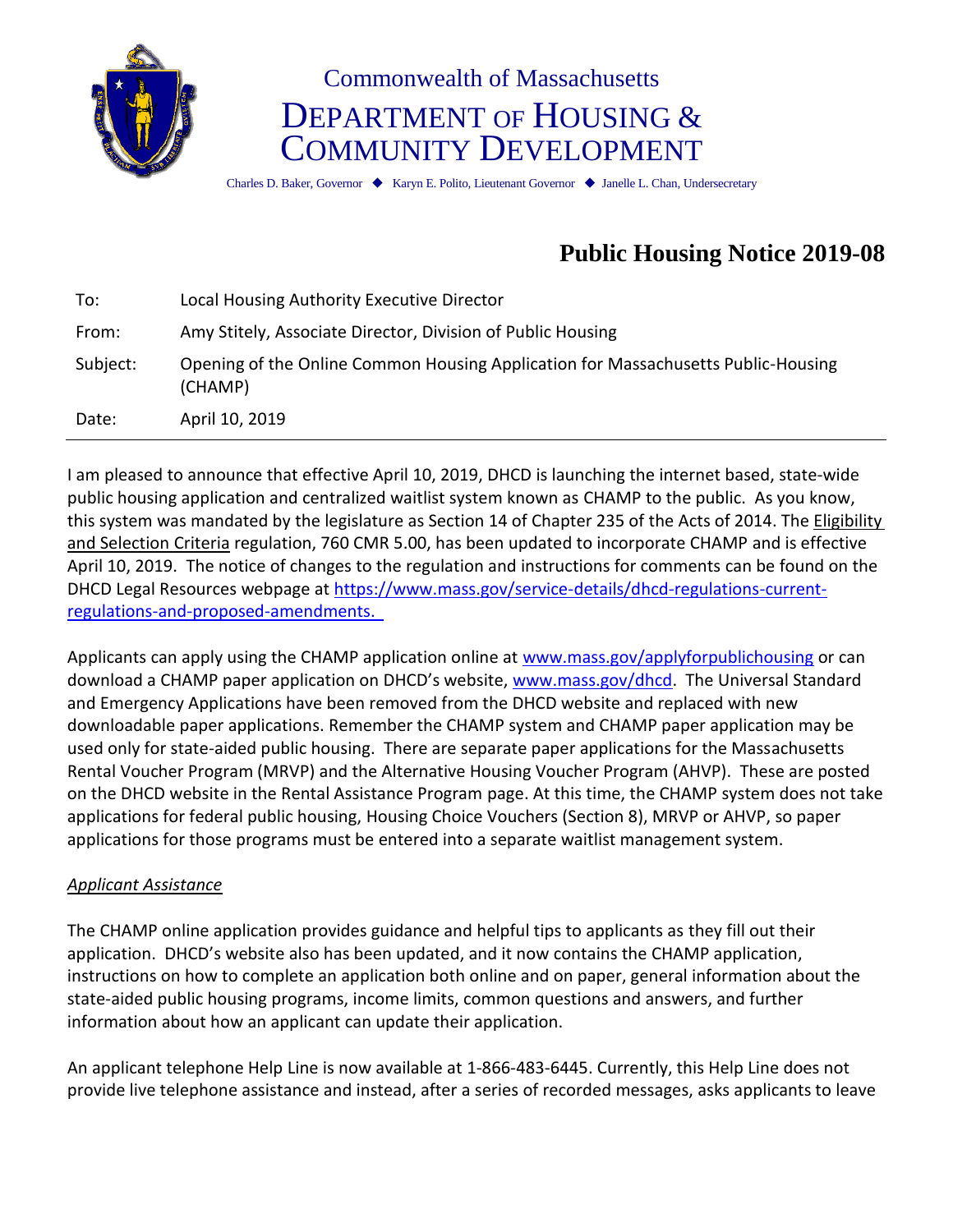a message for follow up. DHCD has a goal of returning calls within three business days, and turning on live assistance by the end of April.

#### *Paper Applications*

LHAs are encouraged to emphasize the ability and benefits of applying through CHAMP online. However, if a paper application is requested, you must provide it either in person or through the mail. All LHAs must enter any paper application received for the state-aided public housing program in CHAMP regardless of whether the applicant has applied at your LHA or whether your LHA administers the program that the applicant wants to apply for. To make the data entry of information into the system as seamless as possible, the CHAMP paper application replicates the CHAMP online application. Remember, the applicant's initial priority and preference is based on the information that they provide in the CHAMP application (self-claim). No supporting documentation is needed at the time of application.

#### *Key Policy Changes*

All state-aided public housing program waitlists are open. In accordance with 760 CMR 5.00, applicants will be placed on the appropriate LHA program waitlist automatically by the CHAMP system. CHAMP does this based on the information provided in the Housing Selections section of the application. The applicant can only select LHAs that offer the program they want to be considered for. For example, if an applicant applies to an LHA that only has an elderly/handicapped program, the applicant cannot apply for family housing at that LHA.

Now that the CHAMP application and centralized waitlist system is online, the "Global Refusal" function is active. The "Global Refusal" rule is a limit on the number of times an applicant can fail to accept an offer of housing without any effect on other housing selections. An applicant can receive up to 3 unit offers without it affecting their application state-wide. An applicant who fails to accept three unit offers in a five year period will be removed from the waitlists for all programs at all LHAs for which the applicant applied. If the applicant re-applies to any of those programs at those LHAs, then for a 3 year period, the application will not be granted the same priority/preference that it previously had when the application was removed from the waitlist. For the first two offers of housing that are not accepted by the applicant, the application will only be removed from that program waitlist at that LHA, and the application will not receive the same priority/preference that it previously had for a 3 year period. (See 760 CMR 5.10(4))

#### *Local Housing Authority Assistance*

DHCD is offering technical and programmatic support to LHAs in several different ways. An LHA CHAMP User Group was formed several months ago to create an open dialog between DHCD and LHAs regarding the technical and programmatic aspects of CHAMP. We encourage people to channel their feedback to this user group which includes representatives from Avon/Holbrook, Brockton, Chicopee, Framingham, Ipswich, Malden, and North Andover Housing Authorities.

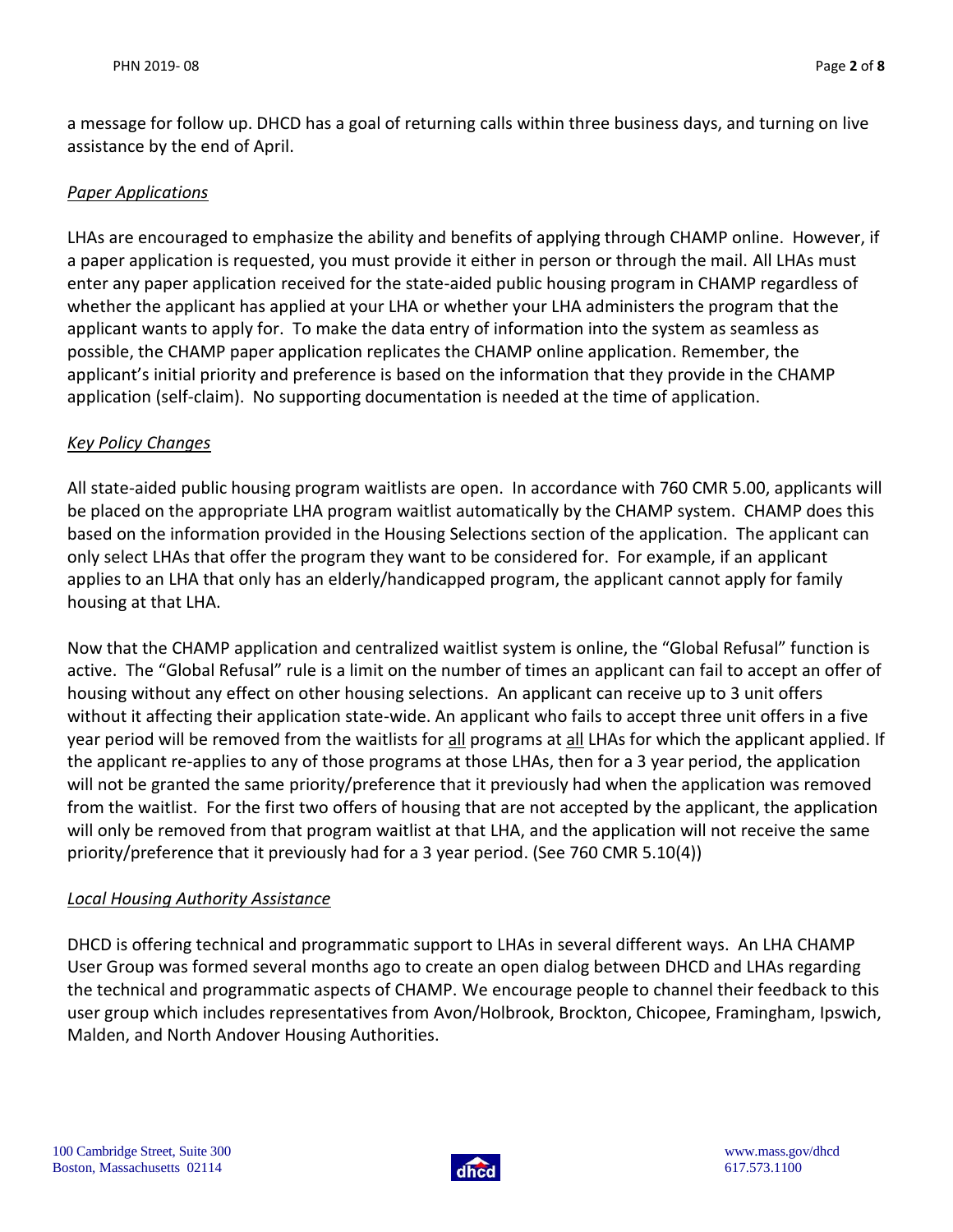We have updated the CHAMP system to include user guides within the system. In addition, CyberSense is offering LHA training in the form of webinars, one-hour support calls, and training for new employees. PHASRS, the LHA support request ticketing system, remains in place, and DHCD/Cybersense are actively responding to requests. Lastly, DHCD has also begun to issue CHAMP "Tech Updates" to LHAs in order to address specific topics. These updates are now posted in the Help Tab of your CHAMP account.

Applications, tenant selection forms, and letters that support CHAMP have been posted in the "Documents" Tab in CHAMP for LHAs. In addition, these documents are also posted in the DHCD/LHA HousingApps online system. All LHAs are required to use these documents on their own letterhead without any other modifications. This is particularly important as the documents support the CHAMP system and any deviation could result in a misunderstanding of the regulations by applicants. Please note that in CHAMP you will be able to download an address file for applicants on the Preview List and on the Pull List for a vacancy. These features have been added to address administrative needs of LHAs (See Tech Update #4).

We look forward to the success of CHAMP for applicants, LHAs and DHCD. Our staff is available for support and questions. Attached, for your reference, find LHA Frequently Asked Questions and Answers.

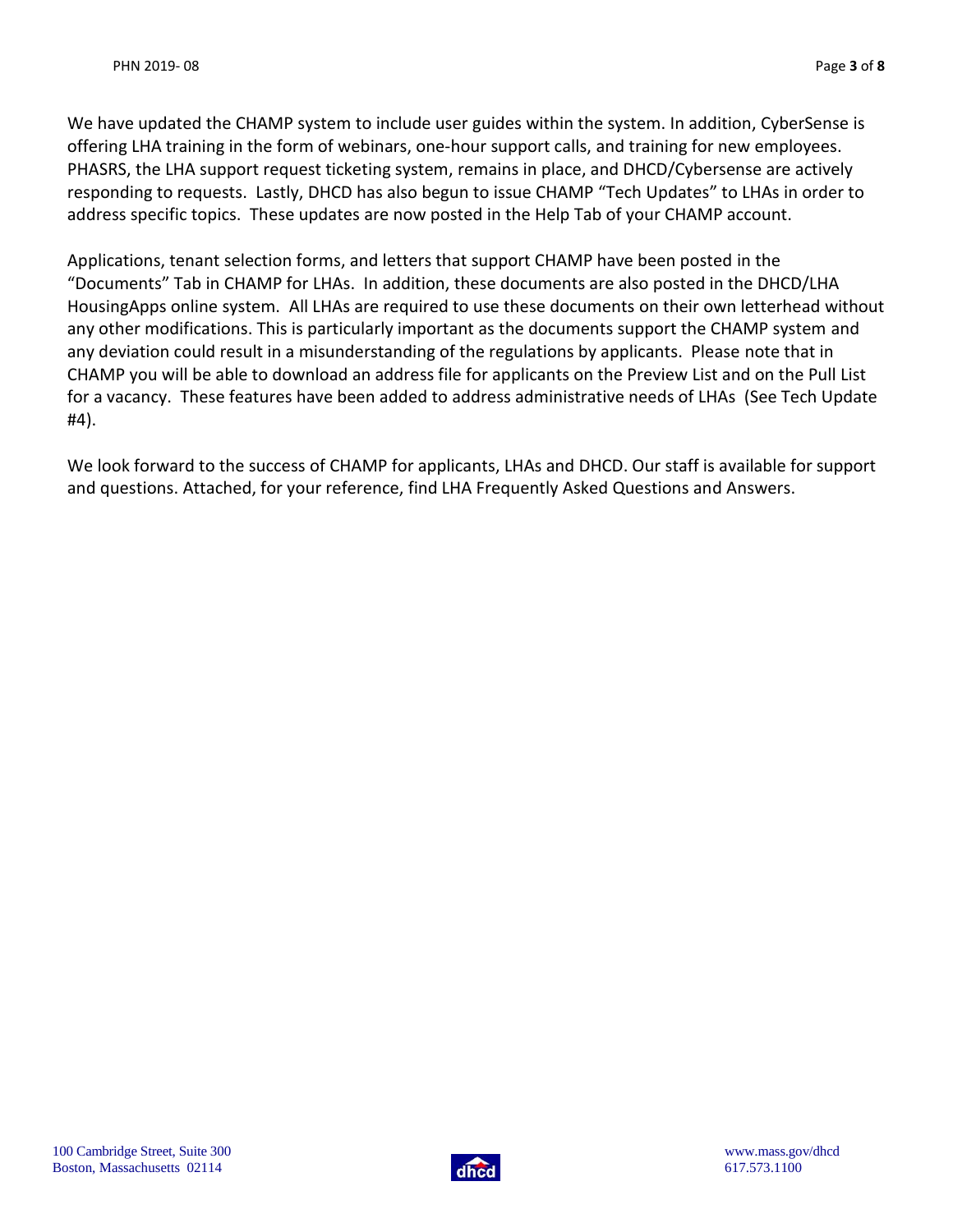#### **LHA – Common CHAMP Questions**

#### **1. Can an applicant apply for state-aided public housing anywhere in Massachusetts?**

Yes, an applicant can apply to any available state-aided public housing program at any LHA across the Commonwealth. However, the CHAMP system knows which programs are available at each LHA so applicants will not be able to select any housing programs that don't exist at the LHA where they want to apply. Applicants have to select each individual program at the LHAs where they would like to apply (there is no "Check All" option on the paper or online version of CHAMP).

#### **2. Where can an applicant claim Local Preference?**

In CHAMP, preferences are automatically assigned by the system in accordance with the place that the applicant identifies as their residential address or their place of work in the application form. An applicant can claim local preference for both the town/city in which they live and for the town/city in which they work. If homeless, an applicant can claim resident preference where they are currently residing or in the town/city where they were living when they were displaced. They will not be able to claim local preference for multiple towns/cities if they work in multiple towns/cities.

#### **3. How are Transfers for Good Cause handled in CHAMP?**

A Good Cause Transfer requested by a tenant is accomplished by the tenant logging into CHAMP and updating their application. The tenant will be placed on the LHA's waiting list as a Priority 6, Transfer, and the application will be pulled on a waitlist as such.

#### **4. How are Administrative Transfers handled?**

An Administrative Transfer, one initiated by the LHA, is done outside of CHAMP. This procedure is no different than what LHAs do now. Administrative Transfers do not appear in the waiting list. We recommend that LHAs maintain a record of all Administrative Transfers separate from CHAMP.

#### **5. What are the acceptable ways an applicant can request a change to their application?**

Applicants now have the ability to update or make changes to their application themselves online through their CHAMP account. If an applicant cannot make changes to their application online, they must send an application update request (forms a5a-a5e) to a Local Housing Authority. All changes in CHAMP made by LHAs to application forms or housing selections on behalf of an applicant must originate from a written request from the applicant. Written requests should be kept on file at the LHA.

If an applicant attaches an update/change form to an email or if the email contains all of the information in the update/change form it is an acceptable request. A Local Housing authority should only make changes to an application if it is clear what the applicant would like changed and the LHA is certain this request has come from the applicant.

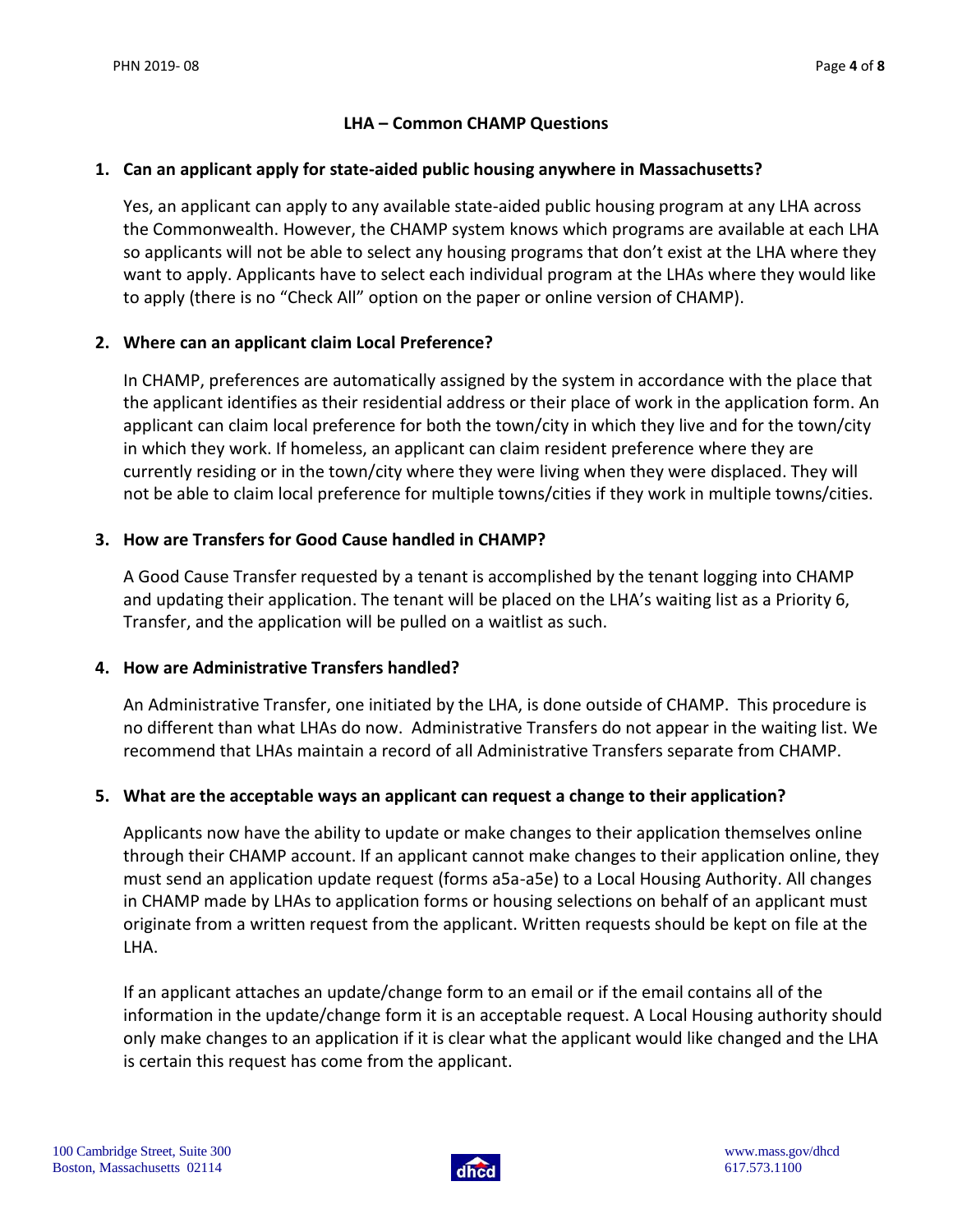#### **6. How will LHAs know if an applicant needs an accessible unit?**

An applicant will indicate that they require a wheelchair accessible unit or a unit with no stairs in their CHAMP Application Form. If the applicant needs another type of physical modification to their unit they can provide that information in the field on the application for reasonable accommodation requests. Reasonable accommodation requests are not filtered for list pulls, but will need to be addressed by the LHA when making an offer of housing.

# **7. Do LHAs have to offer non-wheelchair accessible units to applicants who have wheelchair accessibility needs?**

Yes, LHAs are required to offer a non-wheelchair accessible unit to an applicant who has requested a wheelchair accessible unit as it is up to the applicant to decide if the unit meets their needs. If an applicant requesting a wheelchair accessible unit appears in a list pull for a vacant non-wheelchair accessible unit and informs the LHA that the unit will not meet their needs, the LHA should forego the screening process with the applicant and select "Wrong Unit Type" as the screening outcome.

### **8. I received a new paper application from an applicant who has already applied elsewhere but the information online in CHAMP is different, what should I do?**

If the paper application you received is more recent than the timestamp listed on the application page in CHAMP, then you should update the application in CHAMP using the information provided in the new paper application. You will then be asked to update the timestamp to the date you received this new information.

# **9. What happens if an applicant who is being screened for priority/preference does not send back any/all verification documents by the end of the 10 business day screening period?**

On the eleventh business day or later, if you have not received any, or only some, of the verification documents requested after the 10 business day screening period, then in the Priority Review Item in the Applicant's Worksheet, you should select "Incomplete/No Response." The system will assign the applicant Priority 7, Standard Applicant, until either: the applicant brings in documentation supporting the higher priority claim and the LHA grants the claim in the Worksheet; or until the LHA selects "Denied" for the claim in the Worksheet. When the LHA denies the claim the LHA must send a letter stating that the priority or preference has been denied and informing the applicant of the right to appeal. Denying priority/preference does not remove the applicant from the housing authority's waiting list, the system moves the applicant to Priority 7, Standard Applicant.

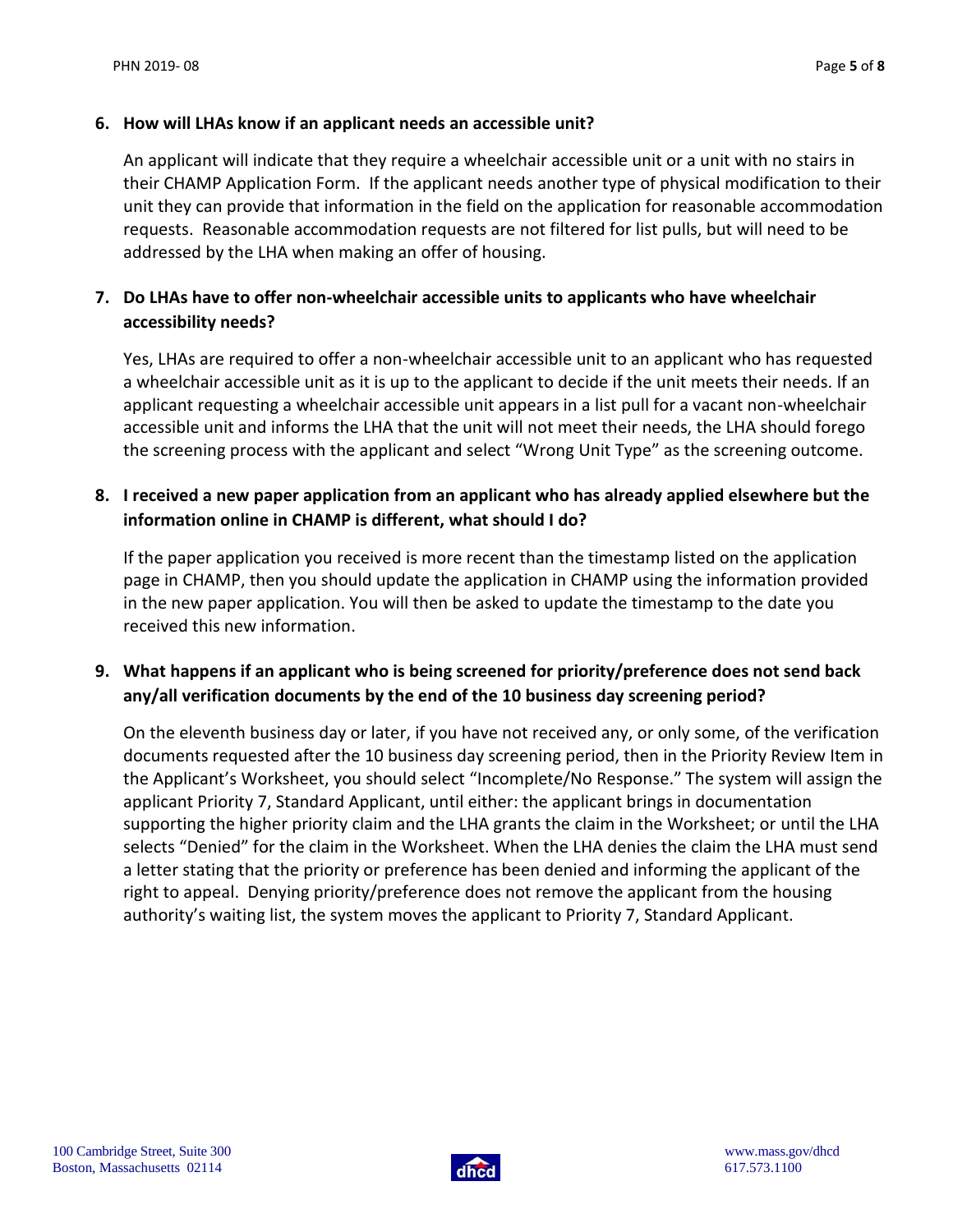# **10. What happens if an applicant who has been pulled on a list for a unit vacancy does not send back any verification documents in response to the Notice of Screening for State-Aided Public Housing by the end of the 10 business day screening period?**

When you pull a list to fill a vacant unit you are required to send all applicants on your pulled list the Notice of Screening for State-Aided Public Housing. If the applicants on your pull list also need their priorities/preferences verified, you must also send those applicants the Notice of Priority Preference Verification (see the above question for how to handle applicants who do not respond to the Notice of Priority Preference Verification letter). It is possible that an applicant will not respond to one or both of these notices. When the applicant does not respond at all to the Notice of Screening for State-Aided Public Housing follow the instructions below:

- 1. Applicant was sent the Notice of Screening for State-Aided Public Housing and did not respond at all within the 10 business day screening period for a Pull List:
	- a. **Option 1:** On the eleventh business day, click "Assign Screening Outcome" on the List Pull interface for this applicant. The Screening Outcome for this applicant will be "Unscreened" which means they will not be eligible for a unit offer for the unit you are currently trying to fill. The applicant will remain on your list.
	- b. **Option 2:** On the eleventh business day, go the Applicant's Worksheet and find their Qualifications Review Item. Set the Qualifications Review Item to "Disqualified" using the drop down. This will "Reject" the applicant for failure to provide information necessary for the processing of their application. You must make a local note to this effect. Once you are done in the Worksheet, you must assign the Screening Outcome for the applicant which will give them a Screening Outcome of "Rejected" for this List Pull, and their status will also become "Rejected" which means they will not be eligible to go to the Offer stage, and they will be removed from your waitlist. You must send the applicant the Notice of Ineligibility or Disqualification for State-Aided Housing in order to inform them of their appeal rights. **PLEASE NOTE**: You can only remove an applicant from a waitlist for failure to respond when they fail to respond to the Notice of Screening for State-Aided Public Housing sent in relation to a Pull List for a vacancy. You cannot remove an applicant from the waitlist for failure to respond to the Notice of Priority Preference Verification at any time.
- 2. Applicant was sent the Notice of Screening for State-Aided Public Housing and partially responds within the 10 business day screening period for a Pull List for a vacancy:

On the eleventh business day, go to the Applicant's Worksheet and address each Review Item to the extent that you can, given the documentation provided to you by the applicant. After you have fully processed the information they have provided, click "Assign Screening Outcome" button. If the Applicant was not fully verified, they will not be eligible for a unit offer for the unit you are currently trying to fill**.**

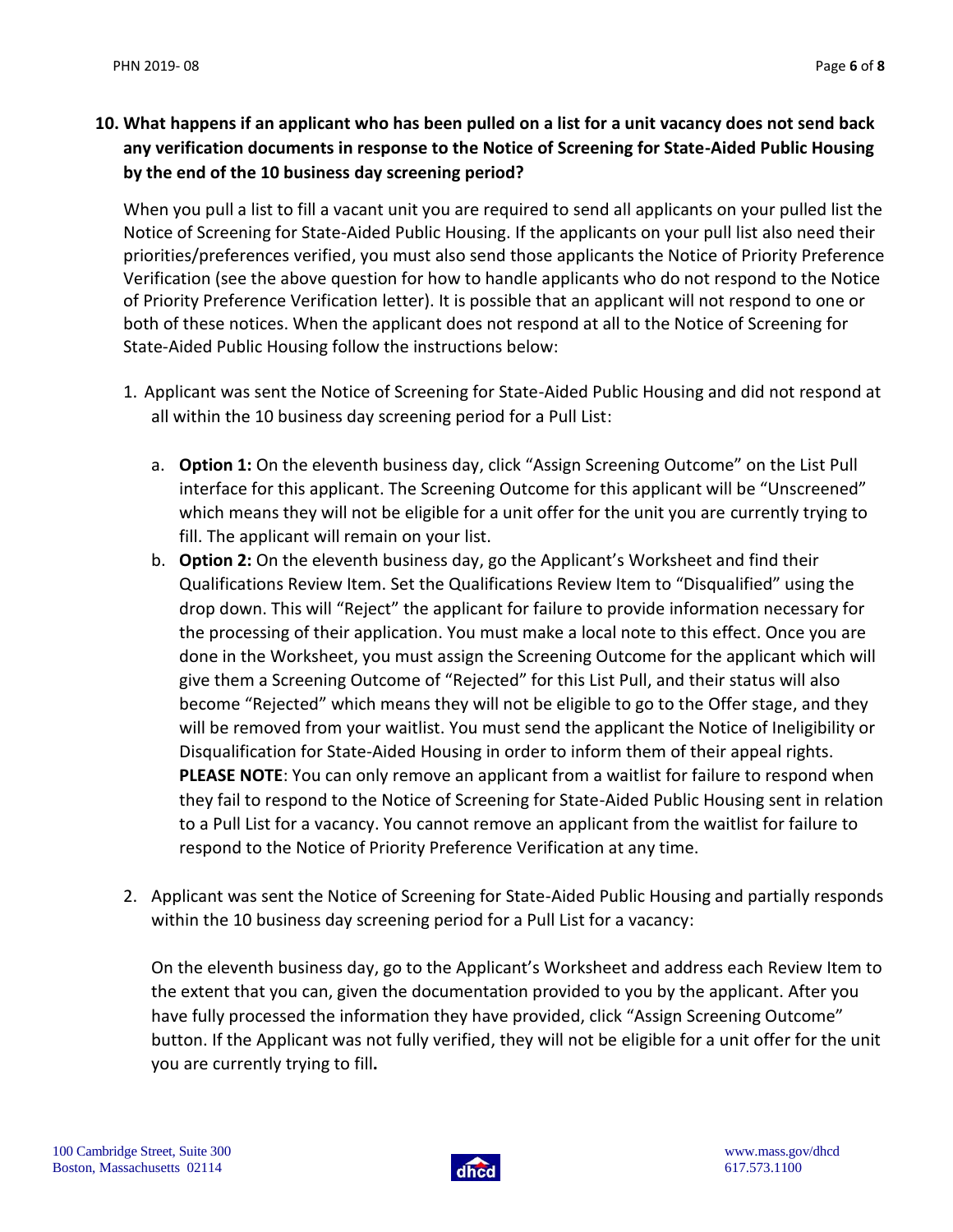#### **11. What should an LHA do if an applicant asks where they are on a waitlist?**

LHAs should access the Redacted Waitlist Report (Report 15) in the reports section in CHAMP and inform the applicant of their current location on the waitlist (see steps below). Be sure to inform the applicant that this position is only for the specific date and time this report was generated as it may change at any time. Please refer to the *Waiting List Inquiry Response Letter* issued by DHCD. You can find this letter in HousingApps or on the documents tab of CHAMP.

1) Find Report 15 on the reports page. Click the dropdown and ensure you choose the date of the most recent report run. Use this date when filling in the top section of the *Waiting List Inquiry Response Letter*.

2) In the dropdown, ensure you are choosing the correct program the applicant has asked about. If the applicant is on multiple program waitlists, please pull a report for each program. There are four types of redacted reports by program as follows: Chapter 200, Chapter 705, Chapter 667 and Chapter 667 congregate.

3) Download the report.

4) Find the applicant's application ID in column A. To do this, hold the control key and press the "f" key. Then type in the application id and click the button "Find All."

5) Scroll over to Columns Q to Y. Wherever a number appears that is the given applicant's rank for each of the bedroom waitlists for that program.

6) If they are in person or asking by email, then after confirming their identity, please complete the *Waiting List Inquiry Response Letter* and give it to them or email it to them.

7) If they are calling to ask for this information, then after confirming their identity, verbally read them where they rank on various lists, and also read them the disclaimer found in the *Waiting List Inquiry Response Letter*. If they would prefer to receive this in writing, please get their email or mailing address and send them the letter.

#### **12. Do LHAs still have to maintain a Master Ledger and Waitlist Ledger?**

LHAs no longer have to maintain a Master Ledger or Waitlist Ledger as CHAMP now serves as the state-wide master ledger from which each LHA waitlist is established. However, LHAs cannot dispose of their old Master Ledger(s) and Waitlist Ledger(s). (See Sec. of State retention guidelines below)